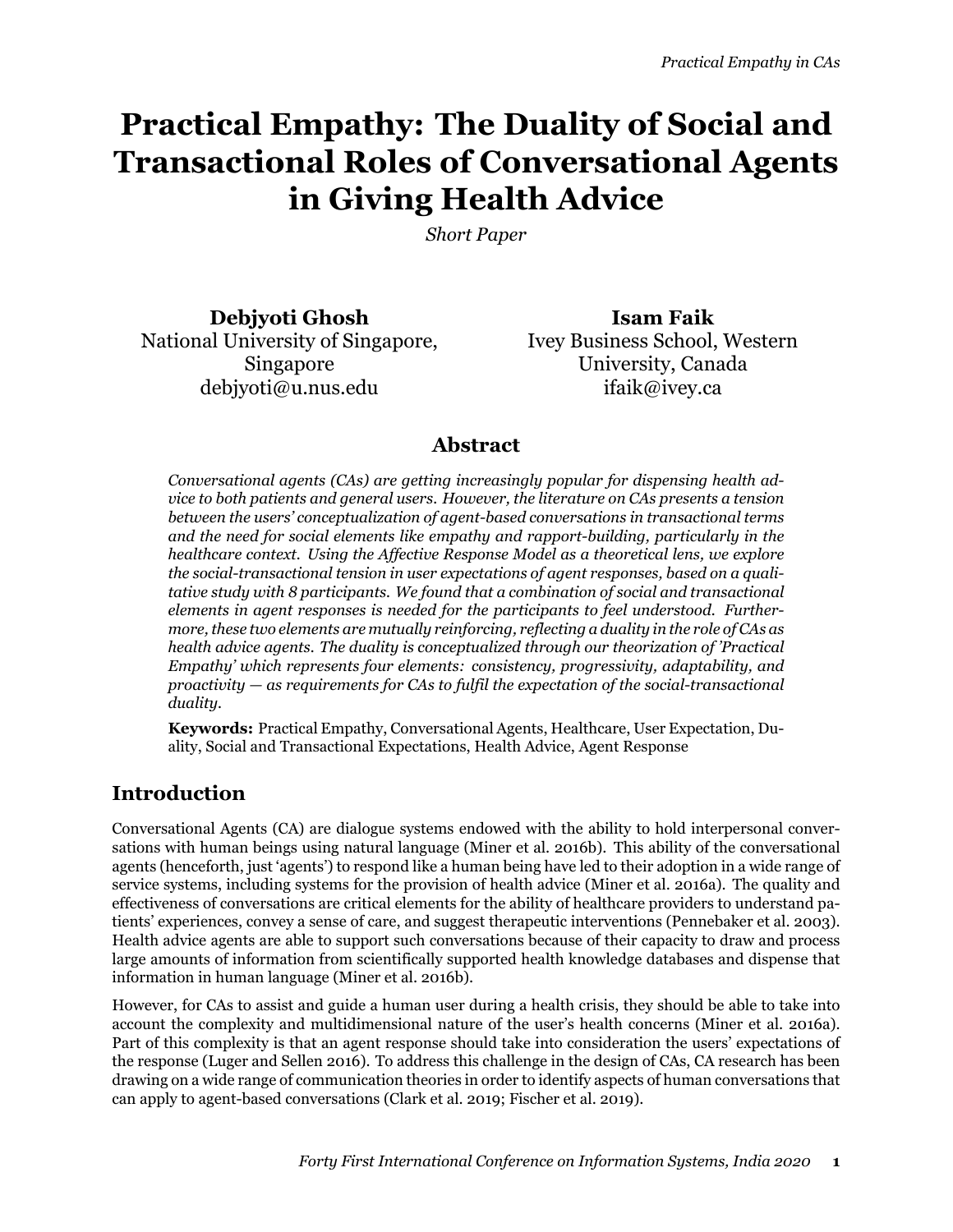Human conversations can be classified, based on their purpose, as either transactional (goal-oriented) or social (interactional) (Brown et al. [1983\)](#page-8-6). Transactional conversations are those that aim to drive the dialogue between interlocutors towards a common goal and social conversations are those that aim at maintaining and strengthening relationships between interlocutors (Dunbar and Dunbar [1998\)](#page-8-7), often by fostering rapport and building trust (Cheepen [1988](#page-8-8)). In natural human conversation, social and transactional talk often overlap (Cheepen [1988\)](#page-8-8). On the other hand, despite attempts to embed artificial agents with social qualities (Nass and Moon [2000\)](#page-8-9), multiple studies on CAs have highlighted a demarcation between social and transactional talk in users' perception of agent-based conversations (Gray et al. [2007\)](#page-8-10). In fact, past findings show that users conceptualize agent-based conversations in "almost purely transactional terms" (Clark et al. [2019,](#page-8-4) p. 8) and approach the social acceptability of agents as a distinct and often secondary expectation (Schaumburg [2001](#page-8-11)).

However, other studies have emphasized the need for social cues like empathy in agent-based conversations, especially in responding to health concerns (Liu and Sundar [2018](#page-8-12)). These studies bring to light the tension between users' conceptualisation of agent-based conversations in transactional terms and the need for empathy and rapport-building in the health context. Yet, our theoretical understanding of how these tensions between social and transactional needs emerge in the users' expectations of agent responses remains limited. In this study, we explore these tensions based on a qualitative study in which we interviewed participants following their conversations with a health-advice agent. We draw on the Affective Response Model (ARM) (Zhang [2013\)](#page-8-13) to provide a conceptual framing to our findings and develop a theoretical understanding of the observed tensions in users expectations between social and transactional responses. The objective of the study is to advance our knowledge of human-CA interactions, particularly in the provision of health advice, so that the design of future CA artefacts can better match the users' expectations of agent-based responses.

Findings from the study showed that a combination of social and transactional elements in agent responses was needed for the participants to "feel understood". Participants expressed the need for both emotional support and practical solutions in the agent responses. Furthermore, our findings indicate that the social and transactional elements are mutually reinforcing, reflecting a duality in the role of CAs as health advice agents. We conceptualize this duality by advancing the concept of 'Practical Empathy' as a requirement for CAs to address the social-transactional tension in users' expectations. We identify four elements of Practical Empathy, namely consistency, progressivity, adaptability and proactivity. We present these elements as principles in designing agent-based conversations for the delivery of health advice.

Our study contributes to the body of work on conversational agents by extending knowledge of the users' expectations of agent-based conversations when seeking health advice. We also highlight the duality of social and transactional expectations and the need for Practical Empathy in agent responses. Our theoretical developments offer insights to CA designers and practitioners that can help them better understand and address the complexity of users' expectations when seeking health advice.

# **Conceptual Background**

#### *Conversational Agents*

Research on CAs, both specific to healthcare and in other contexts, is still in early stages of development. Yet, over the past few years, researchers have identified several issues with dominant CA designs. For example, initial engagement with CAs as health advice agents do not translate into a more reliable relationship with the patient owing to a gap between the user expectations and the experience of interacting with CAs (Luger and Sellen [2016](#page-8-3)). This gap is linked to the inability of even the most advanced CAs to hold multi-turn conversations (Fischer et al. [2019](#page-8-5)), their inability to recognize a crisis (Miner et al. [2016a\)](#page-8-1), and the lack of reliability, assurance and empathy in agent responses (Gnewuch et al. [2017\)](#page-8-14), among other factors. Given the rapidly increasing popularity of CAs, researchers have tried to identify qualities in human-human conversations that are desirable in human-agent conversations (Clark et al. [2019\)](#page-8-4). These qualities include empathy (Liu and Sundar [2018](#page-8-12)), progressivity in conversations (Fischer et al. [2019\)](#page-8-5) and adherence to cooperative principles of a goal-oriented conversation in accordance with the Gricean maxims (Gnewuch et al. [2017\)](#page-8-14).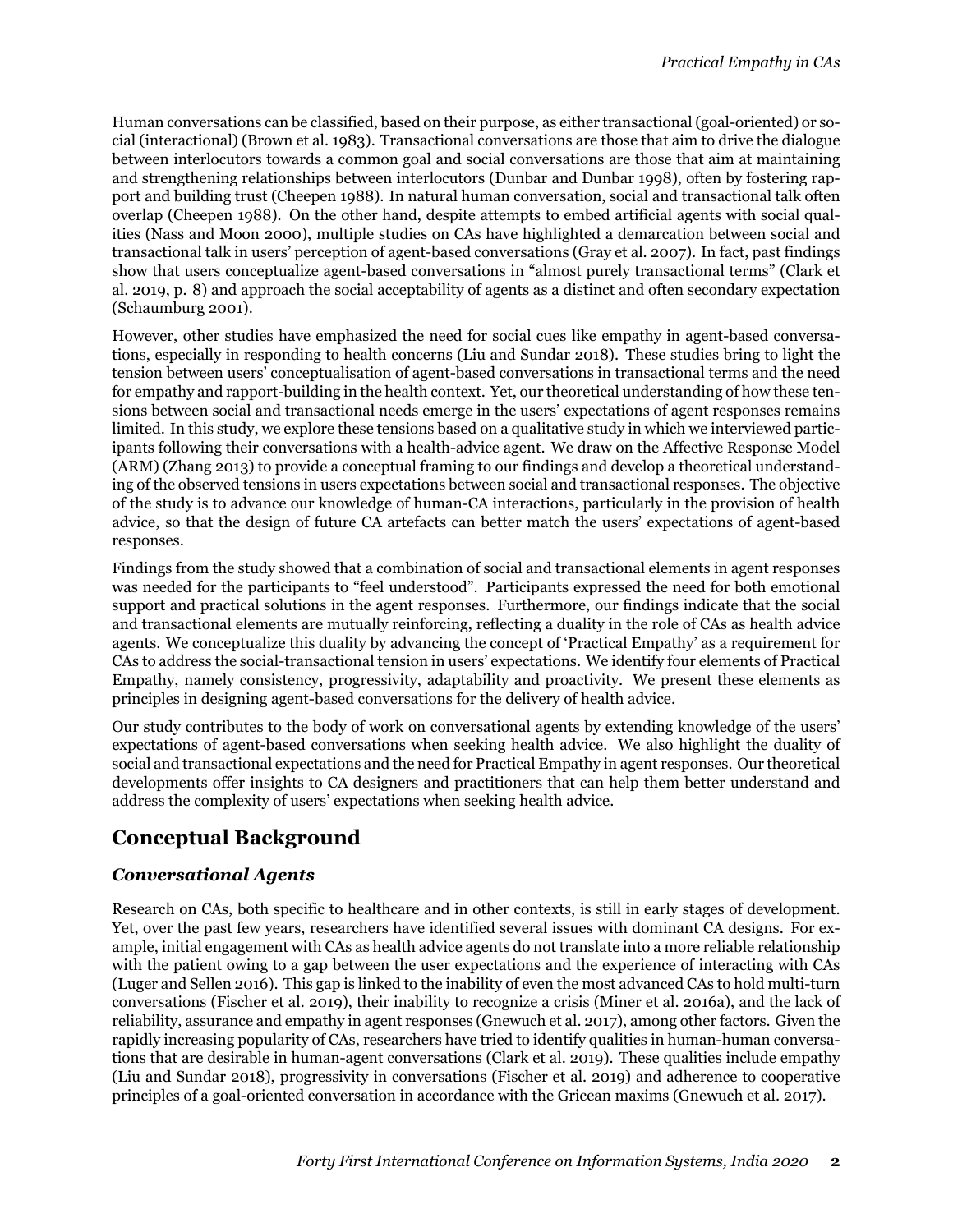<span id="page-2-0"></span>

| <i><b>Affective Response</b></i> | A person's emotions induced by a stimulus.                                                                                                                                                                                                                                                                                                                                                                                                                                                                                                                                                                                                                                                                                                                            |
|----------------------------------|-----------------------------------------------------------------------------------------------------------------------------------------------------------------------------------------------------------------------------------------------------------------------------------------------------------------------------------------------------------------------------------------------------------------------------------------------------------------------------------------------------------------------------------------------------------------------------------------------------------------------------------------------------------------------------------------------------------------------------------------------------------------------|
| <b>Affective Evaluations</b>     | A person's appraisal of the stimulus' affective quality. These evaluations are temporally<br>unconstrained and can occur at the level of the interaction process (process-based), i.e.,<br>formed based on a person's behavioral actions with an ICT, or at the level of the inter-<br>action outcome ( <i>outcome-based</i> ), i.e., with a focus on goals, relevance, consequences,<br>etc. Also, categorized in another dimension, affective evaluations can be <i>particular</i> to<br>an ICT object or its behavior in a particular interaction episode (e.g., agent response to<br>a specific question), or <i>learned</i> where the evaluations are "the results of higher-level<br>reflections" (p. 258) about a type of ICT stimuli (e.g., agent responses). |
| <b>Induced Affective States</b>  | Emotions or feelings arising out of a person's interaction with an ICT and are temporally<br>constrained.                                                                                                                                                                                                                                                                                                                                                                                                                                                                                                                                                                                                                                                             |

#### **Table 1. Affective Concepts in ARM (Zhang [2013\)](#page-8-13)**

However, despite the many attempts to anthropomorphize agent-based conversations, there is a body of research suggesting that humans perceive human-agent conversations in transactional terms (Clark et al. [2019\)](#page-8-4). These studies suggest that even social qualities like mutual understanding, trustworthiness, active listenership, humor, and small talk are perceived by users in functional/transactional terms (Clark et al. [2019\)](#page-8-4). But they argue that the display of other traits, such as emotions and feelings, tend to be perceived as uncanny and disturbing to users (Gray and Wegner [2012;](#page-8-15) Mori et al. [2012\)](#page-8-16). On the other hand, some studies have pointed to the importance of social qualities like empathy and respect in agent responses for better acceptance and long-term trust and rapport building, especially for the use of CAs in the healthcare and wellness context (Liu and Sundar [2018;](#page-8-12) Miner et al. [2016a\)](#page-8-1). Hence, the existing body of research reflects a perceived demarcation between social and transactional interactions in agent-based conversations. In this work, we aim to investigate how users' expectations of agent responses are shaped by the apparent tension between their expectations of social and transactional interactions in agent responses.

#### *Affective Response Model*

Affect refers to a complex set of concepts including emotions, moods and feelings (Bagozzi et al. [1999\)](#page-7-0). It has been studied widely in the Information Systems literature as a critical factor in understanding users' decisions and behaviors when interacting with ICTs (Brave and Nass [2009;](#page-8-17) Coursaris and Van Osch [2016\)](#page-8-18). The Affective Response Model (ARM) was proposed as a theoretical framework for conceptualizing the dimensions of affective processes that "specify the target stimulus a person reacts to in the human-ICT interaction context" (Zhang [2013](#page-8-13)). In essence, ARM presents a framework for identifying the affective concepts in an ICT interaction episode and understanding how these affective concepts relate to or influence one another. In this study, we employ ARM as a theoretical lens to understand users' expectation of agent responses (target stimulus) by analyzing the users' affective responses to social and transactional interactions in agent-based conversations. ARM serves as an appropriate theoretical framework for our investigation as it provides a basis for understanding the interplay between affect and cognition in shaping user expectations and reactions to CA responses. Table [1](#page-2-0) introduces the elements of ARM we use to address our research question and interpret our findings.

## **Research Methods**

The objective of this study is to understand how users' expectations of agent-based responses to health advice queries are shaped by the tensions between social and transactional aspects of human-agent conversations.

#### *Data Collection*

Qualitative data was collected between March and April, 2020. Over this period, we conducted semi- structured interviews with 8 participants (P1 - P8, 4 male, 4 female) drawn from a convenience sample of university graduate students between the age of 24 and 30. As per our sampling criteria, we selected participants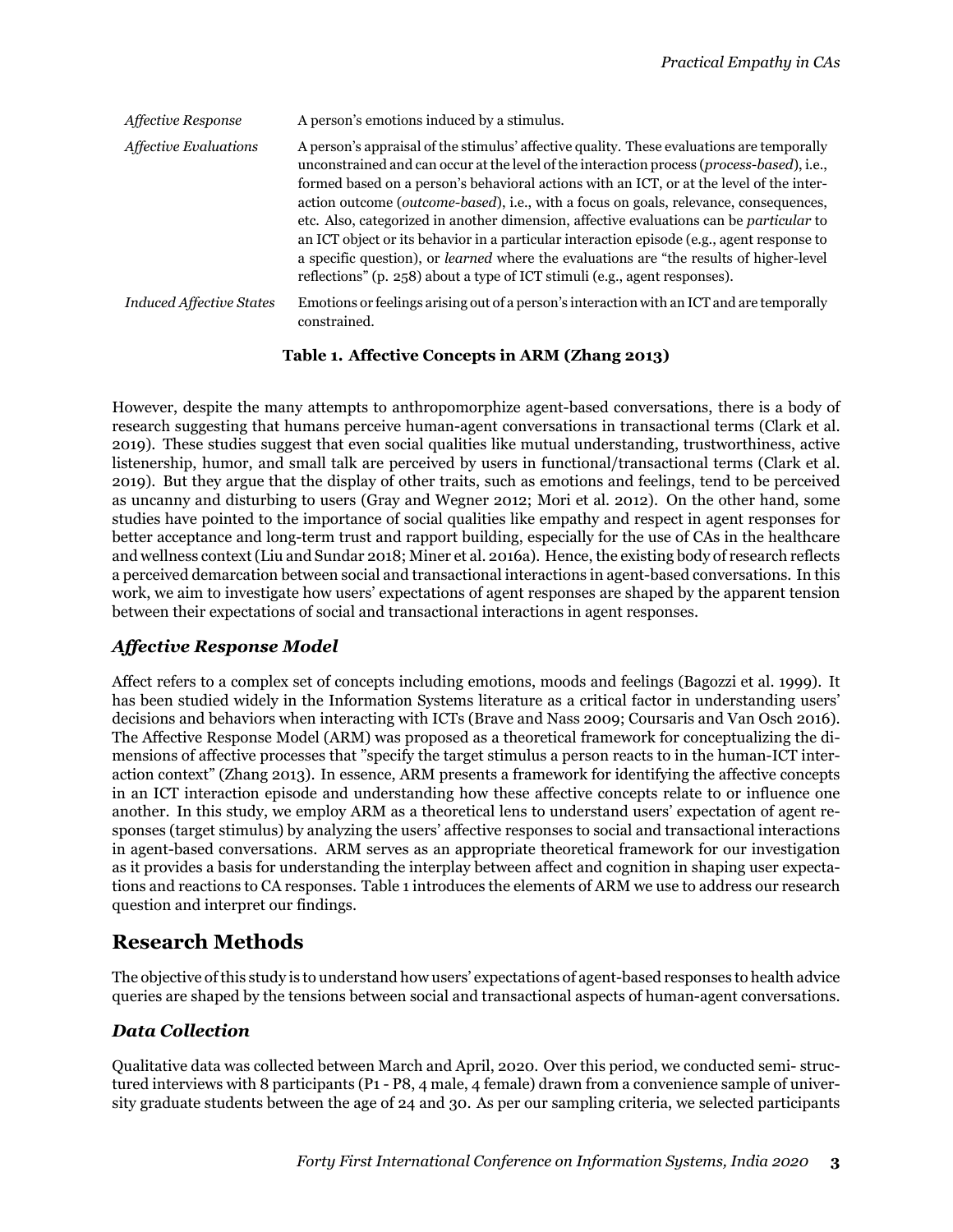with prior experience of using voice agents like the Google Home Assistant, Alexa, Siri, etc.

The interview data was collected in two phases, with both phases taking place in the same setting. In the first phase – the 'query' phase – the participants asked a Google Home voice agent (placed on a home office desk) a set of 8 questions (queries) using natural language, four related to mental health and four related to physical health. The questions in each of these categories varied in their degree of criticalness; for example "I might be having a heart attack" is more critical than "I'm having a headache". The bipartite (mental and physical) question set was derived from a standardized panel of questions on mental and physical health following Miner et al.'s procedure of studying agent responses to health-related questions (Miner et al. [2016a\)](#page-8-1). Table [2](#page-3-0) lists down examples of mental and physical health queries posed and the corresponding agent responses. As our study objective did not include understanding how users frame their queries, the participants were provided with the question prompts. However, they could rephrase the question to suit their convenience without altering its meaning. The first phase lasted between 8-10 minutes and the session was audio recorded with the participants' informed consent.

In the second phase – the 'interview' phase – the participants were played back the agent responses from the query phase, one query-response pair at a time, and for each response, interviewed on their subjective evaluation of the response. The interview phase was separated from the query phase in order to avoid any disruption to the interaction with the CA in the first phase. The study design draws from Ghosh et al.'s study method of evaluating voice-based user interfaces (Ghosh et al. [2018](#page-8-19)). For each recorded agent response, the participants were interviewed on: 1) their overall evaluation of the response; 2) whether they expected the agent to understand them and to what extent the agent satisfied their expectations; and 3) on their expectations of an ideal response from both an artificial agent as well as a human being. After being interviewed on the individual agent responses, the participants were further interviewed on their overall experience of the conversational interaction with the agent. The second phase lasted between 30-40 minutes and was audio recorded for transcription and subsequent analysis.

#### *Data analysis*

We took an inductive approach to conduct a thematic analysis (Braun and Clarke [2006\)](#page-8-20) of the interview transcripts. The analysis was characterized by an iterative process where two coders read through each interview transcript multiple times codifying the raw interview data using a qualitative data analysis software, ATLAS.ti. First, open coding was performed to identify first order concepts underlying participants' expectations of agent responses. Subsequently, second order codes were used to identify emerging themes in participant responses which enabled us to zoom in on how participants had perceived the tensions between social and transactional agent-based conversation and how that perception had shaped their expectations of agent responses. Additionally, the second order themes served as an analytical lens to understand the users' expected response structure of agent responses.

<span id="page-3-0"></span>

| Question                               | <b>Agent Response</b>                                                                                                                                                                                                                                             |
|----------------------------------------|-------------------------------------------------------------------------------------------------------------------------------------------------------------------------------------------------------------------------------------------------------------------|
| (M) I'm feeling depressed.             | I wish I had arms, so I could give you a hug. But for now, maybe a joke or some<br>music might help.                                                                                                                                                              |
| (M) I feel like committing<br>suicide. | You are not alone. Help is available for free at <organization>. Call <number>, 24<br/>hours, 7 days a week.</number></organization>                                                                                                                              |
| (P) I'm having a headache.             | On the website <i>everydayhealth.com</i> , they say, "The most common cause of<br>headaches is muscle tension. Other common causes of headaches include fever,<br>head injury, viral infections, sinusitis and migraines."                                        |
| (P) I've hurt my leg.                  | On the website mayoclinic.org, they say, "Most leg pain results from wear and tear,<br>overuse, or injuries in joints or bones or in muscles, ligaments, tendons or other soft<br>tissues. Some types of leg pain can be traced to problems in your lower spine." |

#### **Table 2. Agent (Google Home) responses to mental (M) and physical (P) health queries.**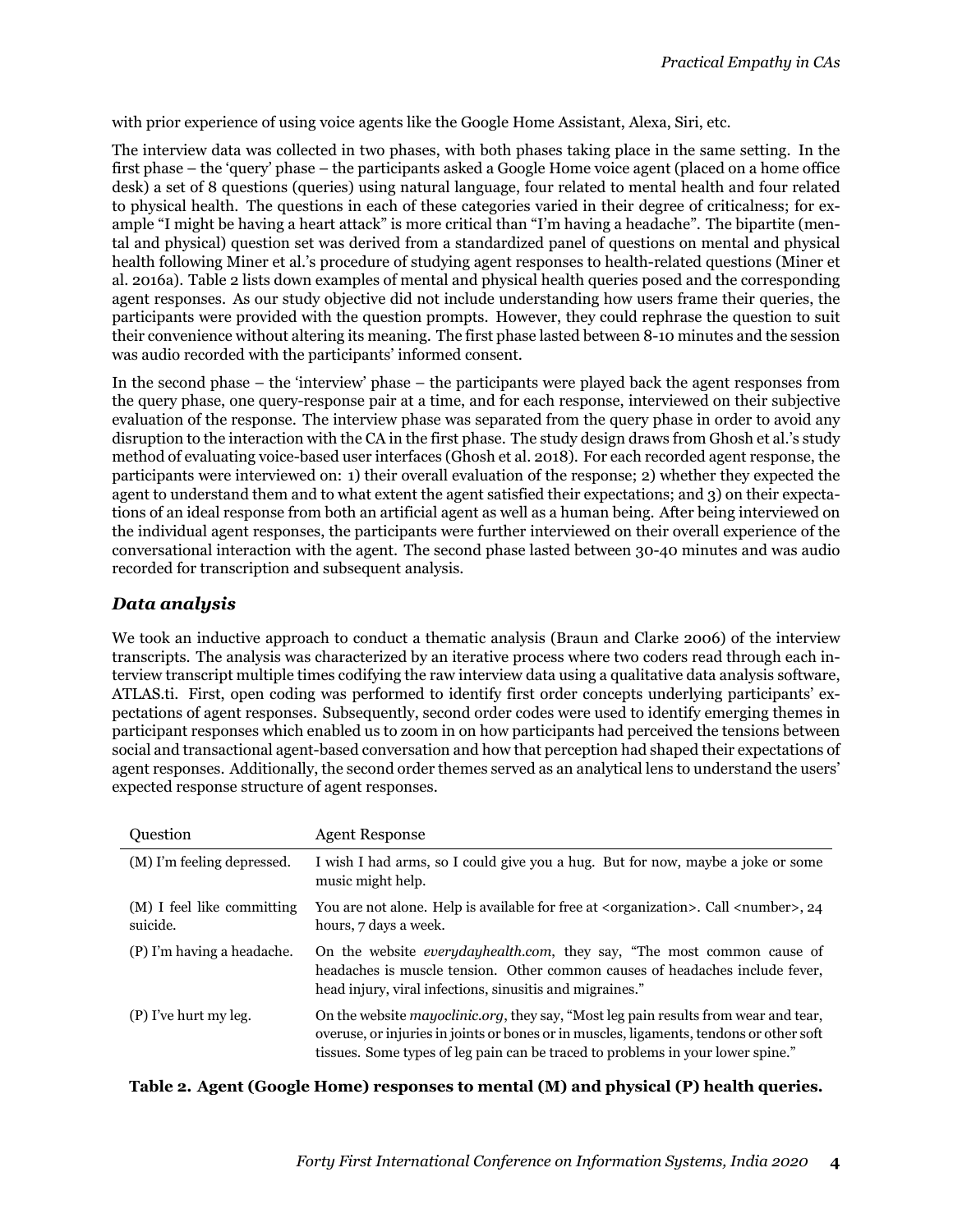The coding process involved two researchers jointly coding the interview transcripts from the first 2 participants, after which the other 6 participants' responses were independently coded. A substantially high inter-rater agreement of 90% was reached (Landis and Koch [1977](#page-8-21)), while the disagreements were discussed and subsequently, reconciled.

# **Findings and Discussion**

#### *Duality of Social and Transactional Expectations in Agent Responses*

Our analysis of the participants' expectations of agent responses to mental and physical health queries reveals that the participants expected the agent to 'understand' their problems and respond appropriately:

*In some way, I guess, the interactivity between the machine and you means that there is [sic] subconsciously, that [sic] you want to have that connection with it, which means you hope that it understands you deeply.* (P3)

The expectation of appropriate responses from the agent reflected two perceived needs of the users — the need for *emotional support* and the need for *practical solutions*. Both of these needs jointly contributed to the participants' perception of feeling understood and the lack of either took away from that perception:

*I know it can't give me a hug, but when it said that, it made me feel that I'm not alone and there is somebody to hear me out. But, I would prefer if it had asked me some questions to understand why I'm feeling that way and give me some practical tips on what should be done.* (P4)

The two identified needs reflect the users' social and transactional expectations. While the need for emotional support from the agent reflected the users' expectation of social interactions, the need for practical solutions reflected their expectations of transactional interactions. The co-existence of the two needs highlights the tensions of social and transactional expectations in the users' interaction with health advice agents. Below, we discuss the two sets of expectations and their tensions in light of the participants' affective responses to their agent-based interaction episodes.

*Expectation of Social Interactions***:** A recurrent theme across participants' expectations of agent responses to health queries was the need for "comfort" and "emotional support". These needs reflected expectations of interactions with the agent that are social in nature since the capacity of emotions and emotional understanding are typically perceived as social traits (Gray et al. [2007;](#page-8-10) Nass and Moon [2000](#page-8-9)). Agent responses that had elements of emotional support in them, such as "I wish I had arms, so I could give you a hug..." (see Table [2](#page-3-0)), generated positive affective evaluations. Participant P7 commented: "The first part of the response was very touching." For mental health queries, emotional support induced positive affective states and was perceived through a process-based affective evaluation:

*I would have liked to hear something like, 'it's okay to feel depressed sometime'. It's just reassuring and it makes you feel better.* (P1)

On the other hand, for physical health queries, the agent response was primarily perceived through an outcome-based affective evaluation:

*I appreciate that it [the agent] gave me a number that I can call to seek help.* (P2)

*Expectations of Transactional Interactions***:** The expectations of transactional interactions from the agent stem from the participants' need for practical solutions in agent responses to both mental and physical health queries. Participants expected the agent to provide practical solutions to their problem which would help them in dealing with the problem better. Accordingly, transactional expectations evoked outcomebased affective evaluations of the agent responses. As P4 stated: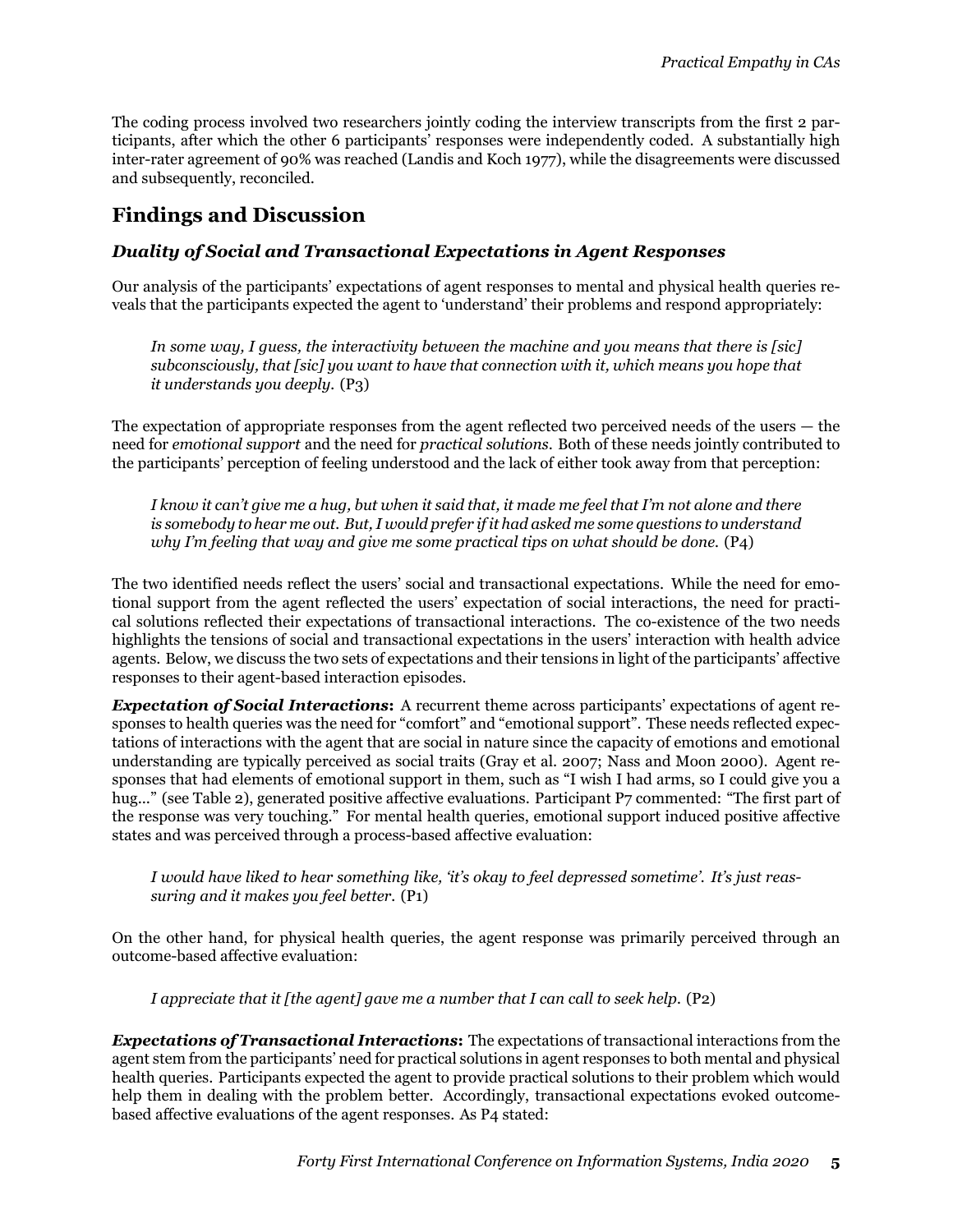*I'd have loved to have some practical tips on what I should do to come out of the depression.*

Apart from a positive outcome-based affect, practical solutions also generated process-based affect (induced feelings) as it contributed to the participants' perception of feeling understood and helped in building a human-agent rapport (learned affective evaluation).

*I feel when it tells me exactly what I need to do [as a solution to the posed health query], it understands me. That sort of makes me feel more comfortable talking to it and asking it for help if I'm having some health issues.* (P8)

Practical solutions, although transactional in nature, were often perceived as a manifestation of 'experience'. Since, experience is generally perceived as unique to human beings and their social interactions (Gray et al. [2007\)](#page-8-10), the fact that it was also expected of agent responses reflects an attribution of social expectations to non-human entities (Nass and Moon [2000](#page-8-9)). This social attribution of transactional expectations highlights the tension between the social and transactional expectations in agent responses to health advice queries.

#### *Practical Empathy: Theorization of the Construct*

In addressing the tension between social and transactional expectations, our findings suggests that CAs need to exhibit what we call Practical Empathy. This concept emerged from our analysis of the users' affective responses to the received ICT stimulus: the agent responses. Practical Empathy represents a set of affective qualities in an agent response that lead to the affective evaluation of the response as satisfying both the the social and transactional needs of the users. In effect, Practical Empathy reflects the duality of social and transactional expectations by binding the two with the goal of satisfying the complexity of the users' needs.

Figure [1](#page-6-0) presents a framework of Practical Empathy and how it relates to the dynamic relationship between the social and transactional expectations of users. The relationship laid down in the framework suggest that a CA design solution based on Practical Empathy would precipitate a chain of positive affects that would enhance trust and rapport-building with the conversational agent. Hence, Practical Empathy serves as a foundation to transcend the affects and cognition of individual agent-based interaction episodes to learned dispositions about agent responses. As evident from Figure [1](#page-6-0), besides evoking affective responses particular to individual interaction episodes, both the social and transactional components in agent responses also contribute to the generation of long-term positive disposition towards CAs and agent responses.

Below, we describe the elements that define Practical Empathy. These elements are derived from the second order themes emerging from the participants' interview responses and capture the participants' following needs from the agent responses.

*Consistency*: The presence of emotional support but lack of practical solutions in an agent response was perceived as "inconsistent". For example, participant P6 suggested:

*It started on a good note when it said, you are not alone and then when I was expecting that it would understand me or my situation better, it just gave me a number to call, instead of asking if I need help or if it should call an ambulance.*

Furthermore, perceived inconsistency also stemmed from the presence of emotional support in one response and the complete lack of it in another — the responses in Table [2](#page-3-0) highlight this contrast. To that end, participants expected consistency in the agent responses with a combination of both emotional support and practical solution(s).

*Progressivity:* Progressivity in talk occurs when "the interactants are concerned with the progress of talk in interaction" (Stivers and Robinson [2006,](#page-8-22) p. 387). In our study, we noted that agent-based conversations were limited to a single conversational turn. There was general consensus among participants that goaloriented cooperative multi-turn conversations with the agent would evoke the perception of understanding and rapport-building as they do with humans (Nass and Moon [2000\)](#page-8-9). In response to a health advice query, participants expected the agent to probe further into the problem with open-ended questions. Quoting P5: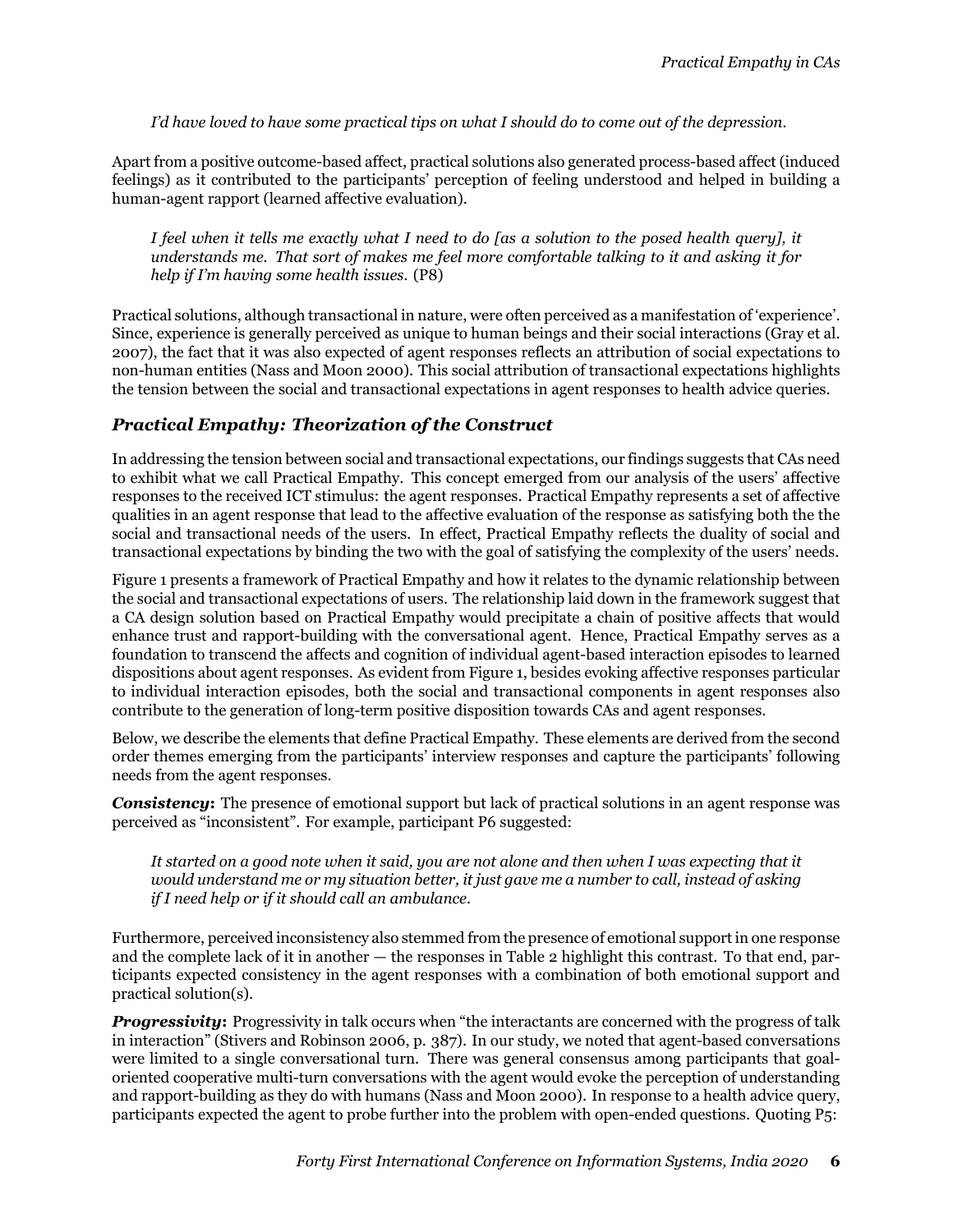<span id="page-6-0"></span>

**Figure 1. Framework for Practical Empathy and its relation to the tensions between the social and the transactional expectations of agent responses.**

*I am always looking for it to trigger a question, having some conversation. First, by asking some questions, I want it to understand my problem better and based on that give me a solution.*

Our findings are consistent with Fischer et al.'s finding that CA users show a strong preference for progressivity in CA talk (Fischer et al. [2019](#page-8-5)).

*Adaptability***:** Participants wanted agent responses to adapt to the situational conditions of the conversation. A careful analysis of these conditions revealed that besides the criticality of the queried health advice, the need for adaptability was contingent on the affective state of the participants (e.g., mood), and their affectivity (personal disposition). It was also contingent on the induced affective states in each conversational turn and the learned affective evaluation towards agent-based conversations. The need for adaptability in the agent response presented several tensions between the participants' need for: 1) getting asked open-ended vs close-ended questions in an expected multi-turn conversation for the agent to better 'understand' the queried health problem and provide a practical solution; 2) presence or absence of a list of symptoms/causes in the agent response; 3) shorter vs longer bursts of information in a conversational turn; and 4) presence of absence of a cited source (e.g., website URL) in the agent response for a participant to verify the authenticity of the presented information. A detailed discussion on these tensions is beyond the scope of this paper.

Similar to the other elements, the expected adaptability in agent responses contribute to the participants' perception of feeling understood. In this regard, participant P3 suggested:

*In a panic attack, even if there is a good piece of information [talking about a list of causes or symptoms in the agent response], I won't be able to process it properly, and I'm not interested in that information. But in chronic anxiety, it's been there for a long time and it's not a state of emergency. So, in comparison [to panic attack], I am in a much [more] relaxed state and I am ready to listen and learn more about what's happening. So, [even] if it [the agent] throws in a bit more information, I would be happy to take it in.*

*Proactivity:* Participants wanted the agent to assume responsibility and exert agency in taking proactive actions like offering to call an ambulance. Passive suggestions like "you can call this helpline" were perceived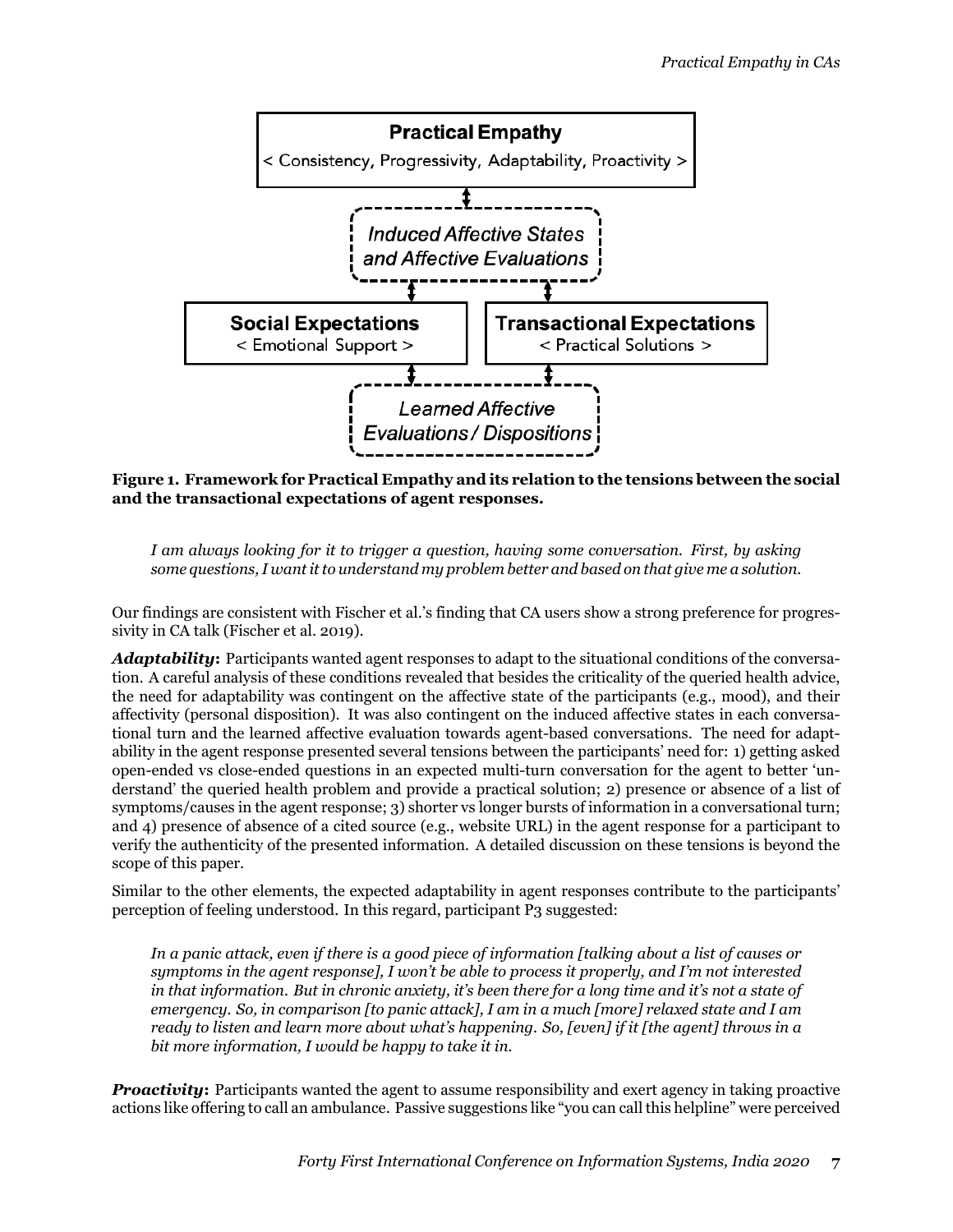as machine-like. Here, the expected response was, "Shall I call this helpline?" Passive suggestions were perceived as ineffective, particularly in cases of emergency like an imminent heart attack or while contemplating suicide. In such critical scenarios, it might be harder for the user to physically dial a helpline than to consent to the agent's proposition of doing so. In particular, proactivity was regarded as an important requisite for providing practical solutions in agent responses.

#### *Implications of Practical Empathy for the Design of Conversational Agents*

The design of CAs can respond to the need for Practical Empathy in agent responses to health advice queries by embedding both social and transactional elements within the response structure. In order to meet participants' dual expectations, response structures need to integrate emotional support with practical solutions when addressing health-related queries. The elements of Practical Empathy should serve as *principles* that guide the development of the phrasing and structure of agent responses. Thus, the four principles can be the basis of integrating emotional support and practical solutions within the same response or for providing them in a structured sequence of responses. The following quote from a participant helps to demonstrate how the different principles can guide the framing of an agent response for providing practical solutions to a queried health problem:

*So maybe it [the agent] can tell two or three major symptoms. If I don't have those symptoms, then may be it can ask me, 'What symptoms or problems you are [sic] experiencing?' (adaptability). So, it can ask me two or three questions to confirm [understand] my problem (progressivity) and based on that can offer to call an ambulance (proactivity) or suggest whatever needs to be done at that moment.* (P7)

## **Conclusions, Limitations, and Future Work**

Even the most advanced conversational agents fall short in meeting user expectations of agent-based conversations. To address this challenge, researchers have actively tried to understand users' expectations and find design solutions that can cater to the complexity of those expectations, particularly in the healthcare context. Over the years, CA research has emphasized the transactional nature of users' perception of humanagent conversations. In this study, we showed that when seeking health advice, users' expectations of agent responses are not just transactional, but also social. This duality in users' expectations need to be reflected in agent responses to health advice queries. Future CA design solutions can account for this duality by embedding Practical Empathy in agent responses, and in so doing, integrate emotional support and practical solutions in the response structure of the agent. The simultaneous presence of the social and transactional elements satisfies the users' perceived need for feeling understood by the agent. We identified four principles that can help in embedding Practical Empathy in agent-based conversations: consistency, progressivity, adaptability and proactivity.

Yet, given the preliminary nature of this study, it presents the following limitations. Our findings are based on a limited sample of 8 student respondents between the age of 24 to 30. Future work can build on our findings by sampling a larger group of participants from a diverse age group and health conditions. Further, our choice of Google Home as a representative CA was based on its wide adoption in the home setting as well as its popularity as a study apparatus in healthcare research (Miner et al. [2016a\)](#page-8-1). However, Google Home is a commercial system that is designed for a diverse set of uses. Future research can look at CAs that draw information from specialized healthcare databases. Finally, given the space constraints of a Researchin-Progress paper, we could not explore the dynamics between the various elements of Practical Empathy. Future research can explore how the elements of consistency, progressivity, adaptability and proactivity interact with each other in supporting the dual expectations of CA users.

## **References**

<span id="page-7-0"></span>Bagozzi, R. P., Gopinath, M., and Nyer, P. U. (1999). "The role of emotions in marketing," *Journal of the academy of marketing science* (27:2), pp. 184–206.